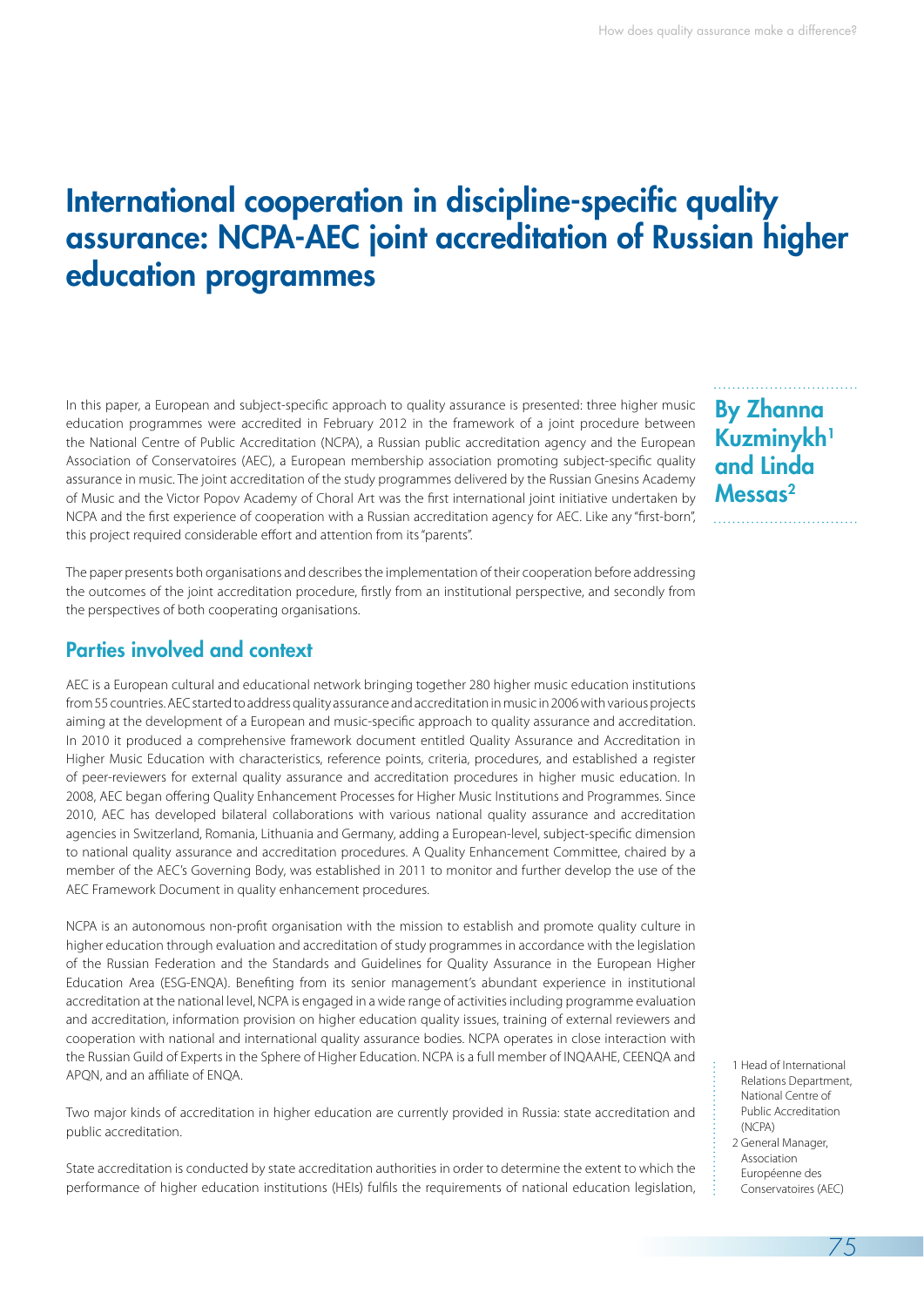including the state educational standards. When a HEI — either public or private — achieves state accreditation status, it is granted, among other privileges, the right to award certificates of education (diplomas) to its graduates.

At present, public accreditation of study programmes, which can be provided by organisations established by non-governmental or professional associations, is being actively developed in Russia. Public accreditation procedures are voluntary for HEIs and include external reviews by experts representing sectoral employers' associations and the academic and student communities of the relevant study fields. Successful completion of public accreditation procedures is considered evidence that the quality of education in particular specialities and study fields is adequate and deserves recognition by the professional community and by society. Public accreditation does not confer upon HEIs the rights and privileges granted by state accreditation, but it does take into account a higher level of expectations that public organisations and employers have towards study programmes. This contributes to the reputation of accredited programmes and their attractiveness for prospective students, as well as their relevance to employers. There are currently four public accreditation agencies that conduct actual quality assurance activities alongside one state accreditation agency in Russia.

## Feasibility and implementation of the joint NCPA-AEC accreditation procedure

In October 2011, the Russian Gnesins Academy of Music and the Victor Popov Academy of Choral Art submitted their applications for the accreditation of some of their programmes to NCPA: Choir Conducting in both academies and Vocal Art in the Popov Academy. The agency carried out an in-depth analysis of the European and global experience in accrediting higher music education programmes and institutions. This led to the conclusion that preparing and implementing these procedures would require a special approach owing to the peculiarities of professional music education, to the specificity of the European approach to quality assessment and to the Russian national context. NCPA felt the need to carry out these procedures in close cooperation with a European-level organisation active in the sphere of higher music education and thus approached the AEC.

AEC accepted NCPA's invitation, which it regarded as a perfect opportunity to gain insight into the Russian accreditation system and to experience cooperation with a Russian accreditation agency. The first contacts between both organisations made it clear that they shared a strong willingness to promote quality enhancement and to assist institutions in their development, as well as a desire to learn from one another and exchange good practice.

#### Feasibility stage

NCPA thoroughly studied AEC's previous experience of collaborative review processes, as well as AEC's key documentation on internal and external quality assurance procedures (criteria and procedures for external reviews in higher music education; guidelines for review preparation). The collaboration with AEC was also discussed with the Russian Association of Music Education Institutions, which requested that the procedure be as close to that of the AEC as possible. As a result of the comparative analysis of AEC criteria and NCPA standards, NCPA developed an integrated set of standards and criteria to be used for the accreditation of the higher music education programmes subject to evaluation. This document was submitted to AEC and approved.

In AEC's previous experiences of joint procedures, the national agency's standards had been used as the basis of the joint assessment framework. Where these standards were duplicating aspects covered by AEC standards, the wording in the national standards was used. In addition, some AEC criteria, considered as missing in the national standards, were then added. In the present case, the set of merged standards produced by NCPA was fully based on the AEC criteria, which was a first for AEC. As AEC criteria are formulated as questions rather than standards, NCPA's approach created a need to reformulate those criteria into "indicators for the fulfilment of standards" in order to ensure that peer-reviewers would have the necessary tools to assess whether the programmes would comply/substantially comply/not comply with these questions (as requested by NCPA's usual procedure). AEC produced these indicators, which were submitted to NCPA and approved.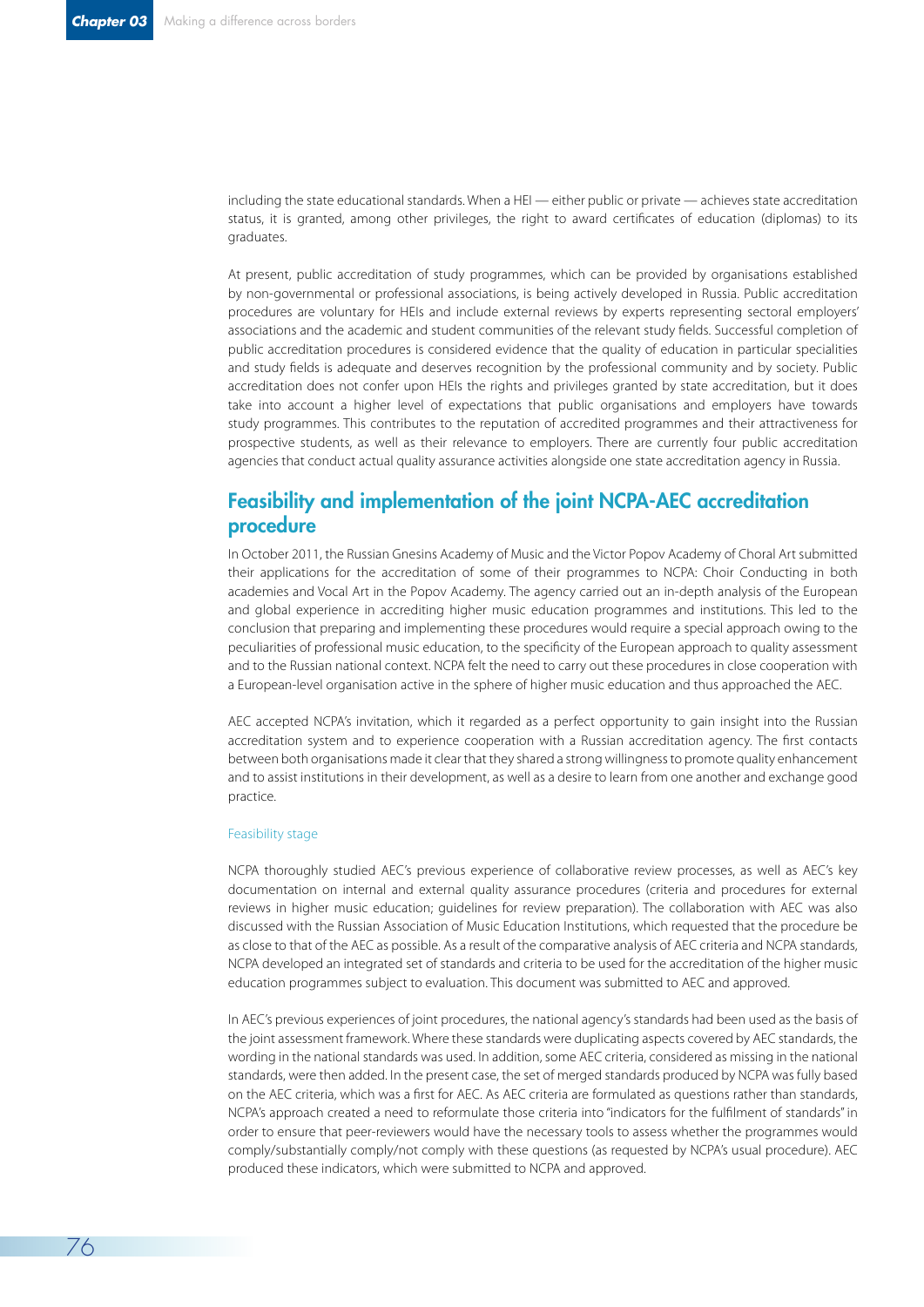77

Once the document of reference for the accreditation procedure was agreed upon, an exchange of information started on a weekly basis between both organisations through a designated contact person. In order to ensure successful cooperation, both organisations first shared information about their own working methods and procedures; then every single aspect of the joint procedure was discussed — from the number of peerreviewers to be involved in the Review Panel to the structure of the final reports. When all details were agreed upon in theory, the implementation phase could begin.

#### Implementation stage

It was jointly decided to appoint four panel members representing European Higher Music Education and two representing the Russian system (including a student). AEC proposed the nomination of an expert in vocal studies from the Royal Flemish Conservatoire, Antwerp, in choral conducting (also representing the profession) from the Royal Conservatoire, The Hague, and in quality assurance, accreditation and Bologna Process implementation in the field of music from the Karol Lipiński Academy of Music, Wrocław. NCPA proposed the nomination of the Review Panel Chair from the Lithuanian Academy of Music and Theatre, Vilnius, a student expert from the Schnittke Moscow State Institute of Music and an expert in choral conducting and composing from the Nizhny Novgorod State Conservatory, Russia.

As far as languages were concerned, the following was agreed: AEC would nominate two Russian-speaking peerreviewers out of three; all panel members would be able to speak English so that the Panel could communicate easily; the self-evaluation reports (excluding appendices) would be available in English; meetings with the representatives from the institution could take place in Russian according to the institutional participants' ability to speak English and a simultaneous interpreter would be present. Finally, it was agreed that the peer-reviewers' reports would be written in Russian and translated into English.

The site visit schedule was prepared by NCPA and approved by AEC, and the set of documents to be distributed to the experts was jointly prepared. The site visit and the report writing were fully coordinated by NCPA while the follow-up was shared by both organisations.

#### **Outcomes of the joint NCPA-AEC accreditation procedure**

#### The joint procedure made a difference for the institutions

Upon completion of the review processes, the Rectors of the Gnesins Academy of Music and of the Popov Academy of Choral Arts were interviewed and asked to reflect on the benefits and challenges associated with the NCPA-AEC accreditation procedure.

The NCPA-AEC joint procedure was considered by the reviewed academies as beneficial for the following reasons:

- emphasis put on assistance to the institutions and on quality enhancement: the institutions described the SWOT-analysis as an extremely useful instrument for identifying their strengths and weaknesses. The combination of their own perception of the achieved level of implementation of the study programmes under review and the external perspectives of the Review Panel members, especially professional musicians and music educators from European countries, gave a powerful impetus for ongoing enhancement of their musical and educational activities. The Review Panel provided recommendations for further quality enhancement, academic and professional mobility development, improvement of the structure and content of the study programmes and the expansion of students' involvement in educational quality monitoring;
- combination of national and international peer-reviewers: given that graduates of both academies often pursue careers in Europe, the institutions were happy to receive feedback from European experts on ways to adapt their educational process in order to improve the preparation of young musicians for international careers. At the same time, they were reassured by the presence of Russian experts, aware of the national context-specific challenges;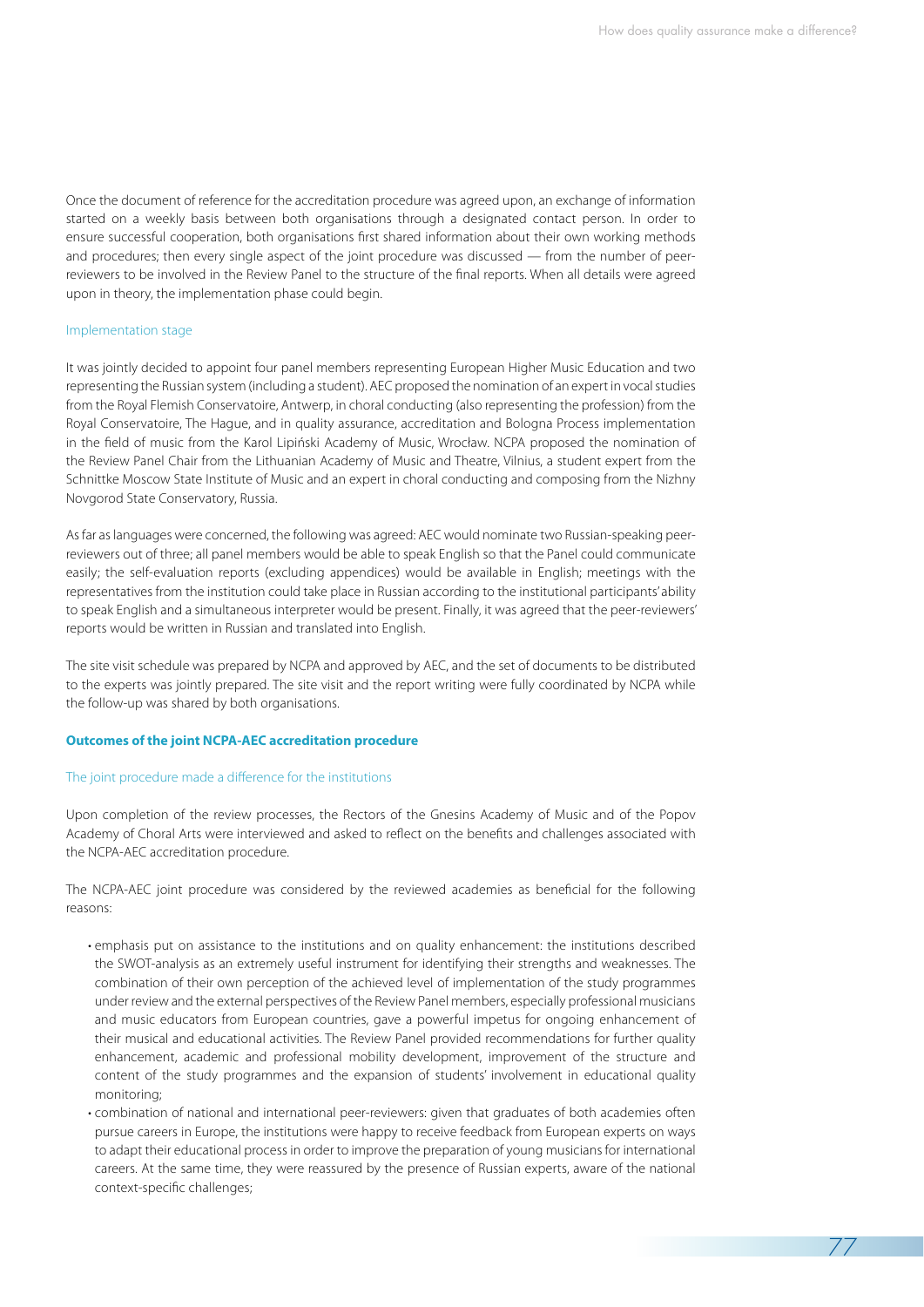- expertise and attitude of the peer-reviewers: the peer-reviewers were all experts in the field of music with different backgrounds and relevant specialisations, highly qualified and genuinely interested in the programmes under review. They shared their experience, gave helpful recommendations, and were tactful, friendly, and open. The external review was considered by the academies as an opportunity for their teaching staff and students to have an open dialogue with the peer-reviewers;
- areas looked at by the peer-reviewers: the NCPA-AEC peer-reviewers were interested in the educational process and learning outcomes; student involvement in the educational process; the relationship between the students and the institution; students' satisfaction and opportunities to influence the educational process.

The following points were considered challenging by the academies:

- preparation of the self-evaluation report: the institutions found it difficult to carry out a thorough analysis of all aspects of their activities according to the NCPA-AEC standards and criteria. However, despite being challenging, this preparation phase was also found to be highly useful and interesting;
- translation of the material into English: institutions had to translate the self-evaluation documents into English and prepare summaries and annotations to study plans and work programmes. This was an extra workload and created added time pressure;
- quality assurance terminology and jargon: notions such as mission, vision and quality assessment were not commonly used in the institutions and they later expressed some difficulty in understanding precisely what this terminology intended to cover;
- realistic description of the institution: the institutional representatives needed some time to overcome their fear of the external review and realise the necessity and advantages of providing the peer-reviewers with an overview of the institution's situation that was as clear, honest and close to reality as possible.

#### The joint procedure made a difference for NCPA

NCPA got additional motivation for continuous improvement of its methods and procedures, including revision of the documentation regulating the processes of accreditation and external review. In addition to developing the standards and criteria for the accreditation of programmes of higher music education, NCPA revised a few aspects of its basic accreditation standards. NCPA gained highly relevant practical experience from the active involvement of the Russian academic community in the revision of its regulatory documentation on accreditation, which can be considered as enhancement of the stakeholders' role in the processes of quality assurance of higher education at the national level.

Due to collaboration with AEC, NCPA got a new impetus to increase its flexibility in selecting and training peer-reviewers as well as in the evaluation of peer-reviewers' work. In accordance with the NCPA Regulations on accreditation of higher educational programmes, external reviews are now to include at least one or two foreign peer-reviewers to work alongside Russian peer-reviewers. The international panel members should be nominated by recognised international quality assurance organisations. The aim of such an approach in composing the panel is to ensure the objectivity of the procedures and to introduce a "European dimension".

The NCPA-AEC joint accreditation project contributed to the visibility of the reviewed programmes, both in Russia and Europe, and to the promotion of NCPA as an agency focused on enhancement of the delivery of higher education.

Integration of the "European dimension" of quality assurance into the evaluation procedures and processes carried out by NCPA was another important outcome of the joint initiative. Since Russia is somewhat behind the leading European countries in implementing the Bologna reforms, aspects such as the implementation and use of ECTS, the European Diploma Supplement, learning outcomes, student-centred approaches, internationalisation strategies, academic mobility, etc. were rather challenging, both for HEIs (to demonstrate and document) and for the quality assurance agencies (to assess). In the course of the joint project, the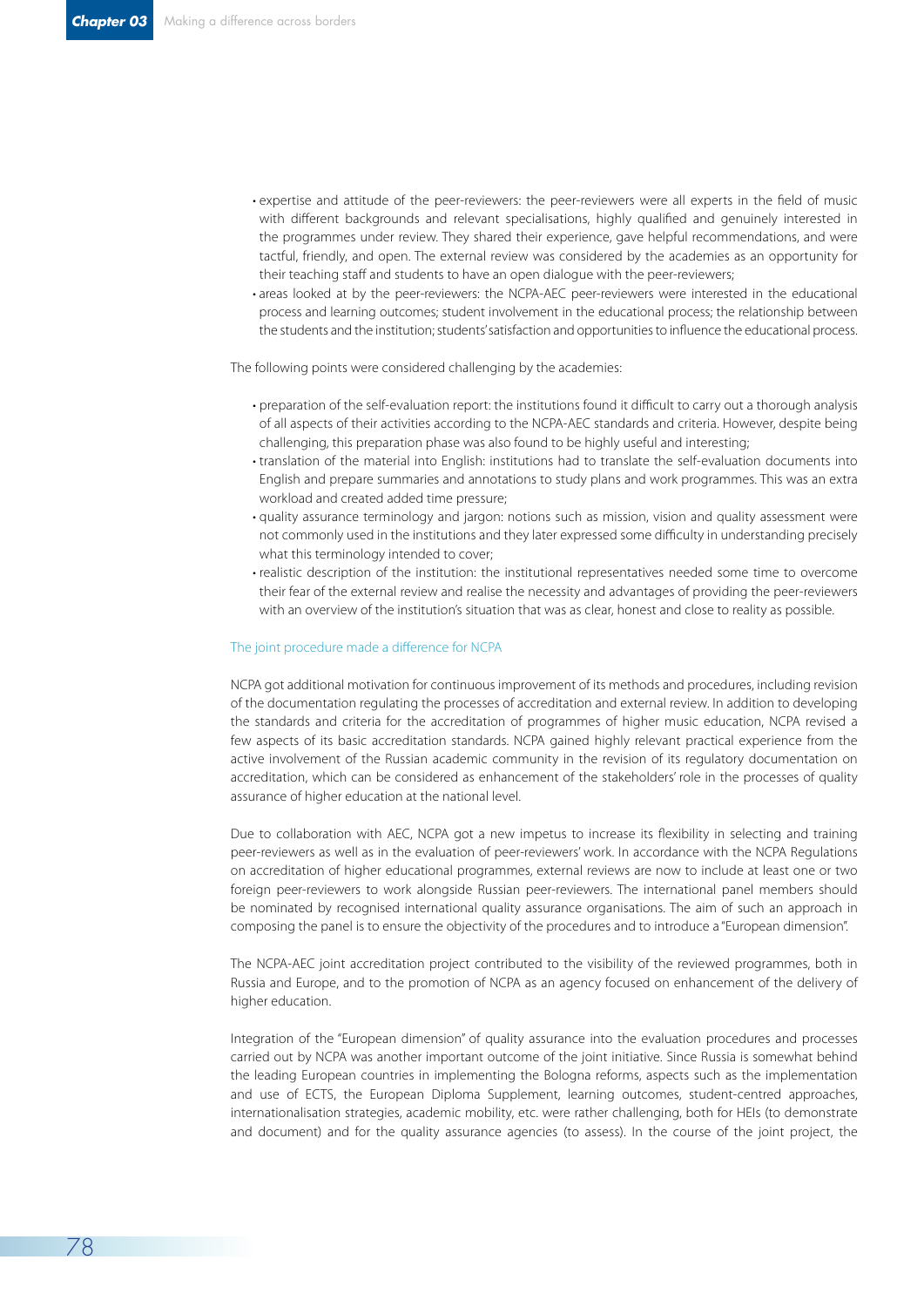international peer-reviewers' understanding of the challenges relating to the integration of Russian programmes into the European Higher Education Area was highly appreciated. The Russian agency learned the following from AEC and the peer-reviewers it nominated: a willingness to provide support and to share the experience gained while overcoming obstacles (including mental and psychological barriers), and the predominance of a recommendation-based approach over an instruction-based one.

#### The joint procedure made a difference for AEC

This first joint procedure with a Russian accreditation agency was considered a success; it enabled AEC to improve its understanding and awareness of the situation in relation to the implementation of the Bologna Declaration principles in Russia, but also provided the association with an opportunity to concretely assist some of its own member institutions.

Language issues were mostly overcome, as most of the Review Panel members could understand and speak Russian. The non-speaking Russian peer-reviewer however, found it difficult to deal with simultaneous interpretation and felt that his understanding of the discussions was in some cases limited.

The cooperation with NCPA has been excellent as contacts were maintained weekly if not daily and both organisations kept each other constantly informed about progress made on each side. Advice from the other organisation was always welcome and a full level of trust was achieved.

In comparison to previous joint procedures undertaken in the past years, AEC could also appreciate NCPA's flexibility, as the agency was willing to adapt its own procedures to AEC's way of working (e.g. appointing a secretary from the agency staff in charge of writing the first draft of the peer-reviewers' report).

As mentioned above, AEC had to reformulate its criteria into "indicators for the fulfilment of standards" in order to facilitate the assessment process for peer-reviewers. As such an assessment (compliance/partial compliance/ non-compliance) does not normally take place within *AEC Quality Enhancement Processes* (which, instead, culminate in a report stating the institution's/programme's strong points as well as suggestions for improvement), developing such indicators was new for AEC. As discussions within AEC have begun to turn towards whether the AEC Framework might be used in a formal capacity as part of the compulsory official accreditation procedures that are increasingly faced by higher music institutions in Europe, the need to formulate such indicators for the joint procedure with NCPA also provided the organisation with an opportunity to further develop its system and to test it in a formal context.

### **Conclusion**

This European subject-specific approach to quality assurance has proved successful. The most important factors for a successful cooperation between AEC and NCPA were: shared focus on assistance to institutions and quality enhancement; full trust between both organisations; extensive exchange of good practice; and strong willingness to learn from each other. The key elements which made NCPA-AEC procedure work were: the high level of cooperation of both organisations coordinating the procedure; the competence of the experts in their discipline, in European developments in higher education and higher music education, as well as their positive attitude towards the institutions, reflecting their sole focus on quality enhancement.

Several areas still need further improvement, such as the preparation of the institutions to engage with the joint procedure (in terms of the self-evaluation process, quality assurance terminology, involvement of staff members and students in the process, etc.), the preparation offered to peer-reviewers, the quality of simultaneous interpretation, and follow-up procedures once institutions receive the final report. Even allowing for this scope for further improvement, the authors believe that this model has already achieved a level of success which means it could easily be exported to other countries and to other disciplines.